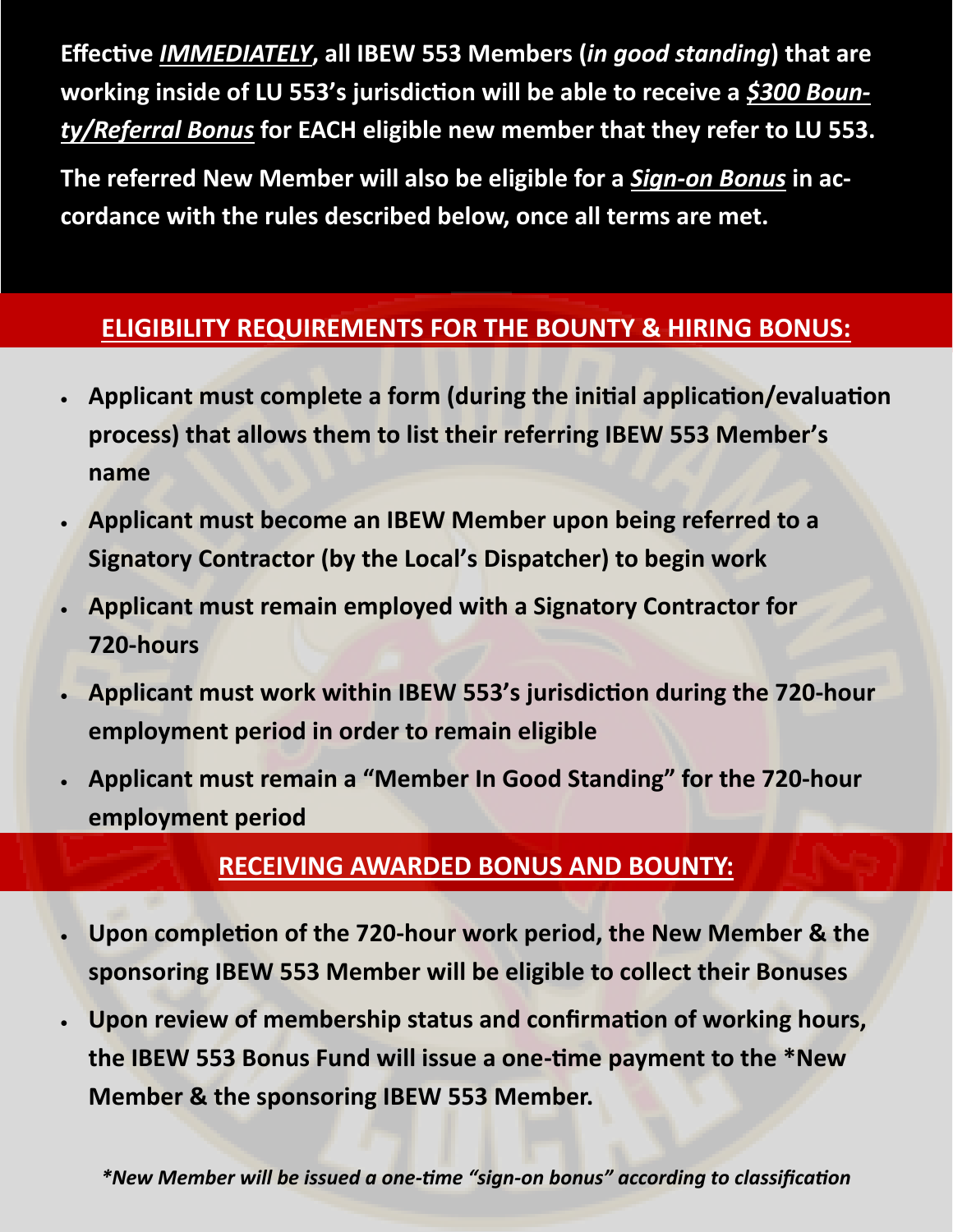# **SCHEDULE OF AWARDS:**

## **BOUNTY/REFERRAL PROGRAM AMOUNTS:**

**Any** *IBEW 553 Member***\* will receive a** *\$300 "New Member Bounty"*  **for EACH referral made that meets requirements.** 

*\*referring member must be "in good standing" with the Local at time of submission and award*

## **SIGN-ON BONUS AMOUNTS: (Per Classification)**

- **New Journey-level (JW or JL) members will receive:** *\$1000 Sign-on Bonus***.**
- **New Apprentice (APP) members transferring in to RETI from any other NC State Registered Apprenticeship Program with greater than 4000 hours of verified OJT will receive:**

# *\$500 Sign-on Bonus***.**

- **New Construction Linemen (CL) members will receive:**  *\$500 Sign-on Bonus***.**
- **New Construction Electrician (CE) members will receive:**  *\$500 Sign-on Bonus***.**
- **New Construction Wireman (CW) members will receive:**  *\$300 Sign-on Bonus***.**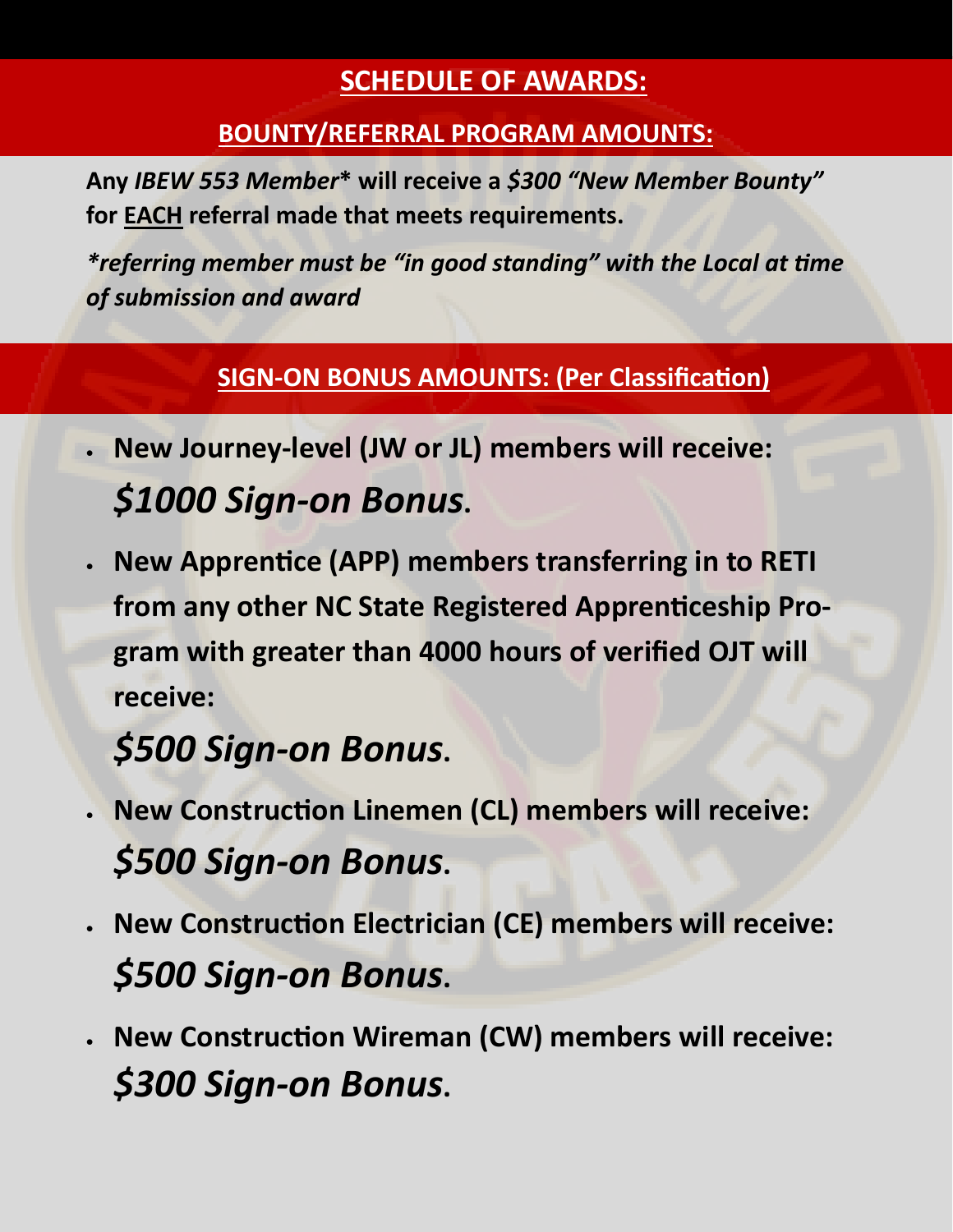# **FREQUENTLY ASKED QUESTIONS:**

#### **HOW DO I ENSURE THAT I GET CREDIT FOR APPLICANTS I REFER TO LU 553?**

**If you are referring someone, it is strongly encouraged to reach out to the Local Union Staff and make us aware of the person/persons that you plan to send to the Union Hall for application**.

### **WHERE DOES THIS MONEY COME FROM?**

**The NLMCC has provided the funding for this program. The NLMCC was created through a partnership between the IBEW and the National Electrical Contractors Association to promote our industry and IBEW membership.** 

#### **HOW LONG WILL THE LOCAL OFFER A BOUNTY/SIGN-ON BONUS?**

**These funds are limited. However, if the program is successful and we can continue to generate qualified electricians for our contractors, we may decide to extend the program.** 

# **HOW DO I COLLECT MY SIGN-ON BONUS OR BOUNTY/REFERRAL BONUS ONCE I AM ELIGIBLE?**

**Once the New Member has worked 720 hours on an IBEW 553 Signatory Contractor's project in this jurisdiction, they and the Member who referred them need to contact IBEW 553 and let us know whether they prefer to schedule a time to pick up their check in-person at the IBEW 553 Union Hall, or if they would like it mailed to their home.**